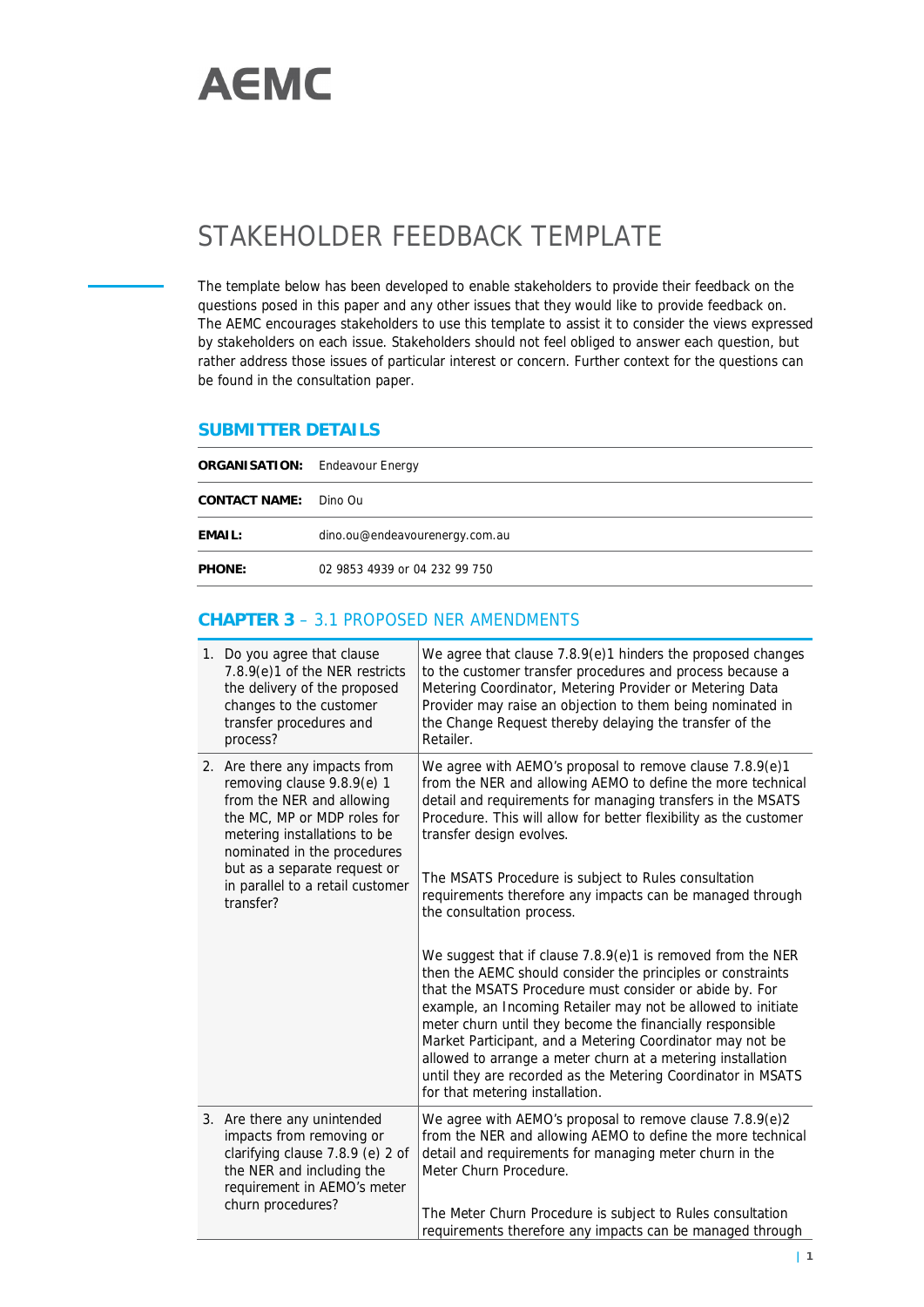**Stakeholder feedback** Name of submission here XX Month 2018

|  |                                                                                                                                                                                                                                             | the consultation process. We note that AEMO has<br>incorporated the requirements of the Meter Churn Procedure<br>into the Metrology Procedure Part A.                                                                                                                                                                                                                                                                                                                                                                                                              |
|--|---------------------------------------------------------------------------------------------------------------------------------------------------------------------------------------------------------------------------------------------|--------------------------------------------------------------------------------------------------------------------------------------------------------------------------------------------------------------------------------------------------------------------------------------------------------------------------------------------------------------------------------------------------------------------------------------------------------------------------------------------------------------------------------------------------------------------|
|  | 4. Are the existing provisions in<br>the NERR related to customer<br>billing impacting consumers<br>utilising alternative meter read<br>options and switching<br>electricity retailers in a timely<br>manner?                               | Clause 21(1).b of the NERR should be updated to allow the<br>retailer to generate their own substitution if for any reason<br>they cannot reasonably or reliably base the bill on a<br>substitution provided by the MDP.                                                                                                                                                                                                                                                                                                                                           |
|  | 5. Is there any evidence to<br>suggest that customers with<br>manually read metering<br>installations would not take up<br>alternative meter read options<br>to transfer retailers in a timely<br>and seamless manner?                      | The rules should make transfers for a customer move-in<br>scenario only allowed on an actual meter read. It is noted that<br>section 4.1.2 of AEMO's High Level Design identifies 2 of the<br>issues introduced by using substituted reads would be<br>addressed by using an actual meter read for a customer<br>move-in scenario.                                                                                                                                                                                                                                 |
|  |                                                                                                                                                                                                                                             | The current timeframe in NSW to complete a reconnection<br>and obtain an actual read (within 1 business day if we receive<br>the request prior to 3pm otherwise within 2 business days)<br>means that it would, in most cases, still be supporting the<br>objective of transferring a retailer within 2 days (provided that<br>there is safe access to the meter, something that the<br>customer is responsible for).                                                                                                                                              |
|  | 6. Based on AEMO's proposed<br>high level design and changes<br>to the existing procedures, are<br>clarifications required to<br>clause 21(1) of the NERR to<br>remove ambiguity about<br>issuing final bills on estimate<br>metering data? | We agree with AEMO that that a customer self-read should<br>not be allowed to be used for a retail transfer. We note that<br>the Metrology Procedure deems a customer self-read to be an<br>substituted metering data, therefore if the Rules allows<br>retailer transfers to occur on a substituted meter read then for<br>the avoidance of any doubt it should also explicitly state that<br>a customer self-read is not be allowed to be used for a retail<br>transfer.                                                                                         |
|  | 7. Are additional provisions<br>required in the NERR to<br>address overcharging and<br>dispute resolution<br>arrangements in situations<br>when a retail electricity<br>customer has transferred<br>using estimate meter read?              | The rules should make it clear that customers and retailers<br>are not allowed to dispute the substituted read with the MDP<br>or Network if the substitution was calculated as per the<br>Metrology Procedure. Instead we believe that allowing<br>customers and retailers to agree on a customer self-read or<br>on another substitution generated by the Retailer (see above<br>our suggestion to allow the retailer to generate their own<br>substitution under clause 21(1).b) would be more efficient.<br>We note that the Metrology Procedure states that a |
|  |                                                                                                                                                                                                                                             | substituted read is to be replaced if the substitution is found<br>to be inaccurate (clause 2.2.j of Metrology Procedure Part A)<br>- this clause should be updated to exclude a substitution<br>created for retail transfer.                                                                                                                                                                                                                                                                                                                                      |
|  | 8. Is there any additional<br>information requirements<br>needed for a customer to<br>transfer retailers using<br>different forms of meter<br>reads, including self, last                                                                   |                                                                                                                                                                                                                                                                                                                                                                                                                                                                                                                                                                    |